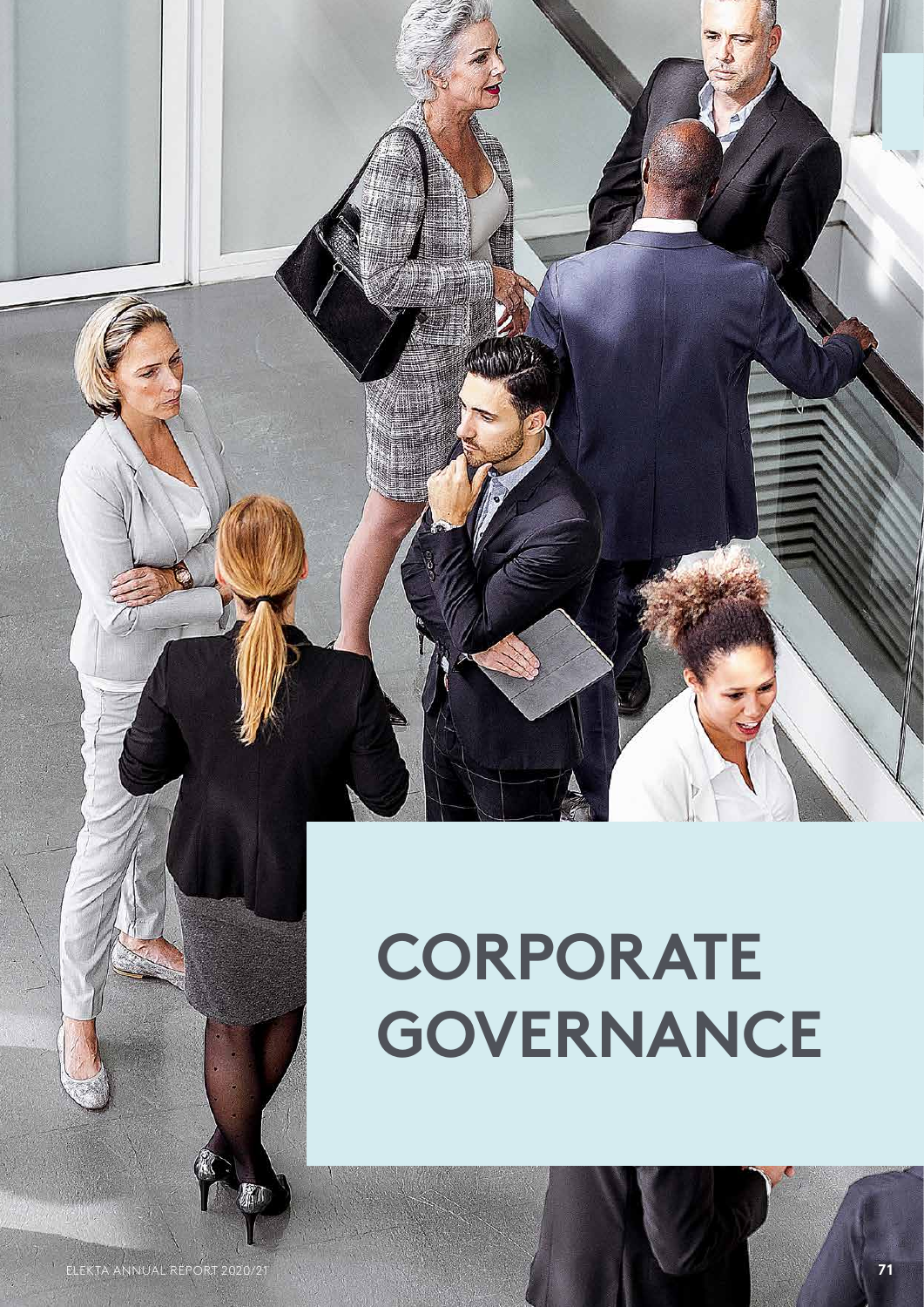# **Increased importance and attractiveness of radiotherapy**

Elekta is a key industrial partner to cancer care and healthcare providers globally. Cancer is the fastest growing healthcare burden in society and the first or second leading cause of death globally.

Over the last 18 months the pandemic has forced hospitals and clinics to reprioritize resources and to restrict access for installations and treatments. Elekta has shown strong resilience, both financially and operationally, and has been able to continue supporting customers in keeping cancer care going. Even so, the lack of resources brought by the pandemic will leave long-lasting marks as diagnosis and treatment for millions of cancer patients have been delayed.

The importance of cancer care and the long-term attractiveness of the radiation therapy market was underscored by Siemens Healthineers' re-entry to our industry. This change in the competitive landscape strengthens Elekta's long-held tradition of bringing diagnostic imaging to radiotherapy and will spur technological and clinical innovations.

The role of radiotherapy in cancer care has successively grown as clinical and technological innovations brought to market. Elekta has improved patient outcomes and improved precision of both diagnosis and treatment. We are dedicated to continuously improve cancer care and making the treatments better, safer and more effective. Our strategic partnership with Philips will further unlock opportunities in the broader cancer care spectrum. Globally, there is still a substantial shortage of radiotherapy capacity. Especially low- and middle-income countries are severely underserved. But as cancer incidence continues to increase, all countries will need to invest to expand treatment capacity.

Sustainability is an area where the Board via its committee work is deeply engaged. We view ESG as a tool to systematically manage our social impact and reduce our climate footprint, and for identifying business opportunities while avoiding risks.

Elekta's environmental impact is limited, and governance issues have long been integrated into our code of conduct. Our biggest impact is on social issues where our societal contribution to cancer care aligns perfectly with our business strategy and goals. However, there are limitations to our ability as a publicly listed company to be involved in the early stages on these issues. Therefore, the Board plans to ask the AGM to fund a foundation that will work early with governments and NGOs to improve access to efficient cancer care in low- and middle-income countries.

Gustaf Salford was appointed President and CEO by the Board in November 2020, having served as acting CEO since June. Gustaf has been with Elekta for twelve years and has in a variety of roles proven himself to be a strong and capable leader with deep competence and international business acumen. The Board puts a strong focus on long-term succession planning and managerial development. As our industry is technologically complex and requires a great deal of specialization, having the ability to recruit internally to leadership positions is strategically important for us.



"The change in the competitive landscape strengthens Elekta's longheld tradition of bringing diagnostic imaging to radiotherapy and will spur technological and clinical innovations."

We have a strong and dedicated team at Elekta and substantial business opportunities ahead of us. The pandemic exposed vulnerabilities in the global healthcare systems that will need to be addressed in the future. We intend to do our part and continue to work to improve access to the best cancer treatment as possible for millions of patients around the world. Thereby Elekta will help reducing the global cancer burden.

annen Kelisel

**Laurent Leksell** Chairman of the Board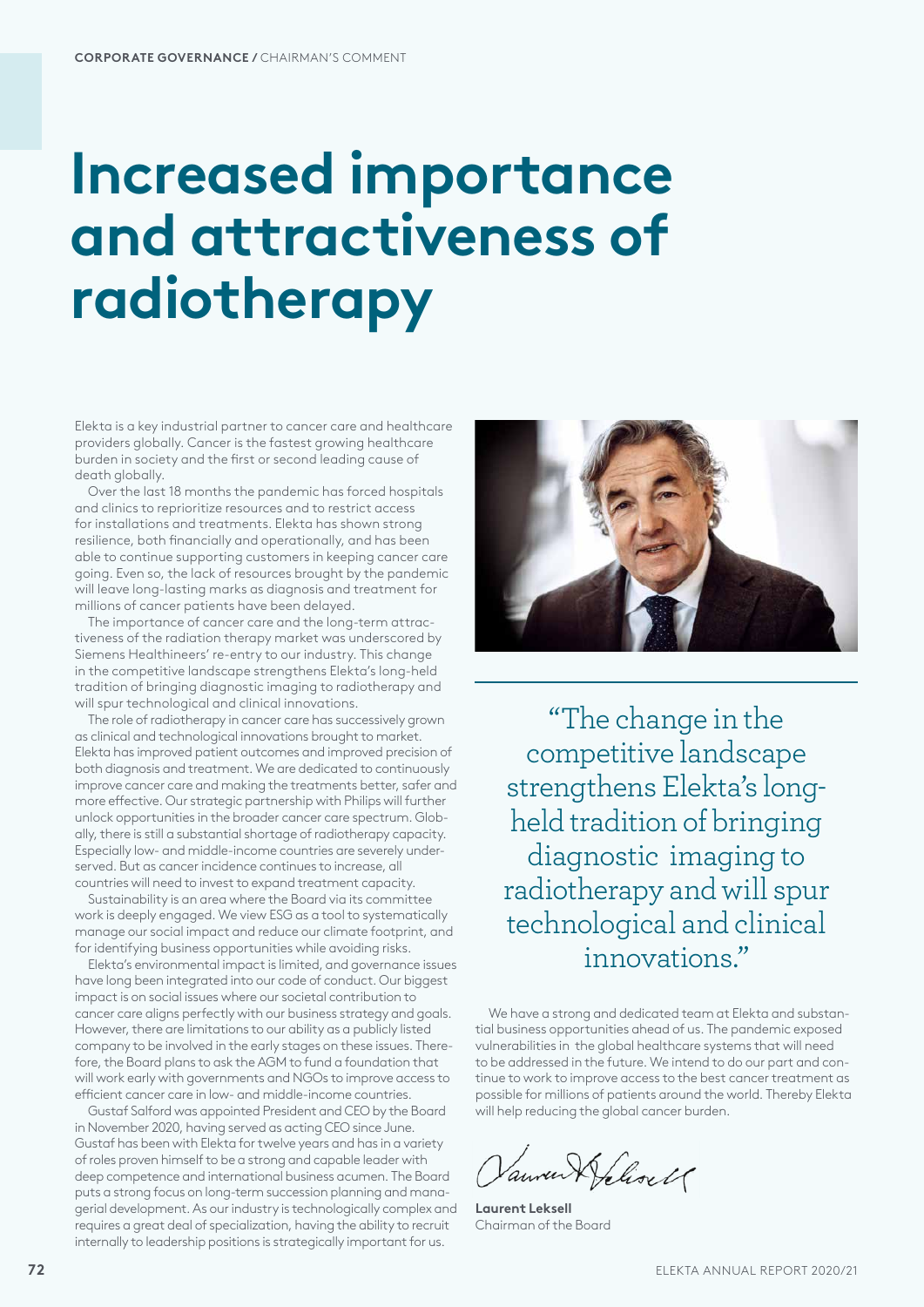# **Corporate governance report 2020/21**

Elekta AB (publ) is a Swedish public limited liability company listed on Nasdaq Stockholm. Elekta considers good corporate governance, including risk management and internal control, to be an important element of a successful business operations as it provides opportunities for maintaining confidence among customers, patients, shareholders, authorities and other stakeholders. Elekta's corporate governance report 2020/21 has been prepared by the Company's Board of Directors, in accordance with the annual accounts act and the Swedish corporate governance code, as a separate report from the Board of Directors' report, and it has been reviewed by the Company's external auditor.

# **Elekta's structure for corporate governance**

An overview of Elekta's<sup>1)</sup> structure for corporate governance is set out in the illustration below. The different corporate bodies that are included in the structure are described in more detail in this report in the order specified below.

Elekta has implemented and complied with the Swedish corporate governance code (the Code)<sup>2)</sup> with one exception during the fiscal year of 2020/21. According to point 2.4 of the Code, the chairman of the Board of Directors is not to be the chairman of

the nomination committee. Elekta's nomination committee resolved to appoint the chairman of the Board of Directors, Laurent Leksell, as chairman of the nomination committee. This was motivated by the fact that Laurent Leksell, in his capacity as the major shareholder, is well suited to effectively lead the work of the nomination committee in order to achieve the best result for the Company's shareholders.



1) "Elekta" or the "Group" refers to the Elekta Group which includes Elekta AB (publ) and its subsidiaries, and "Elekta AB" and the "Company" or the "Parent Company" refers to Elekta AB (publ). <sup>2)</sup> The Code can be found at www.corporategovernanceboard.se.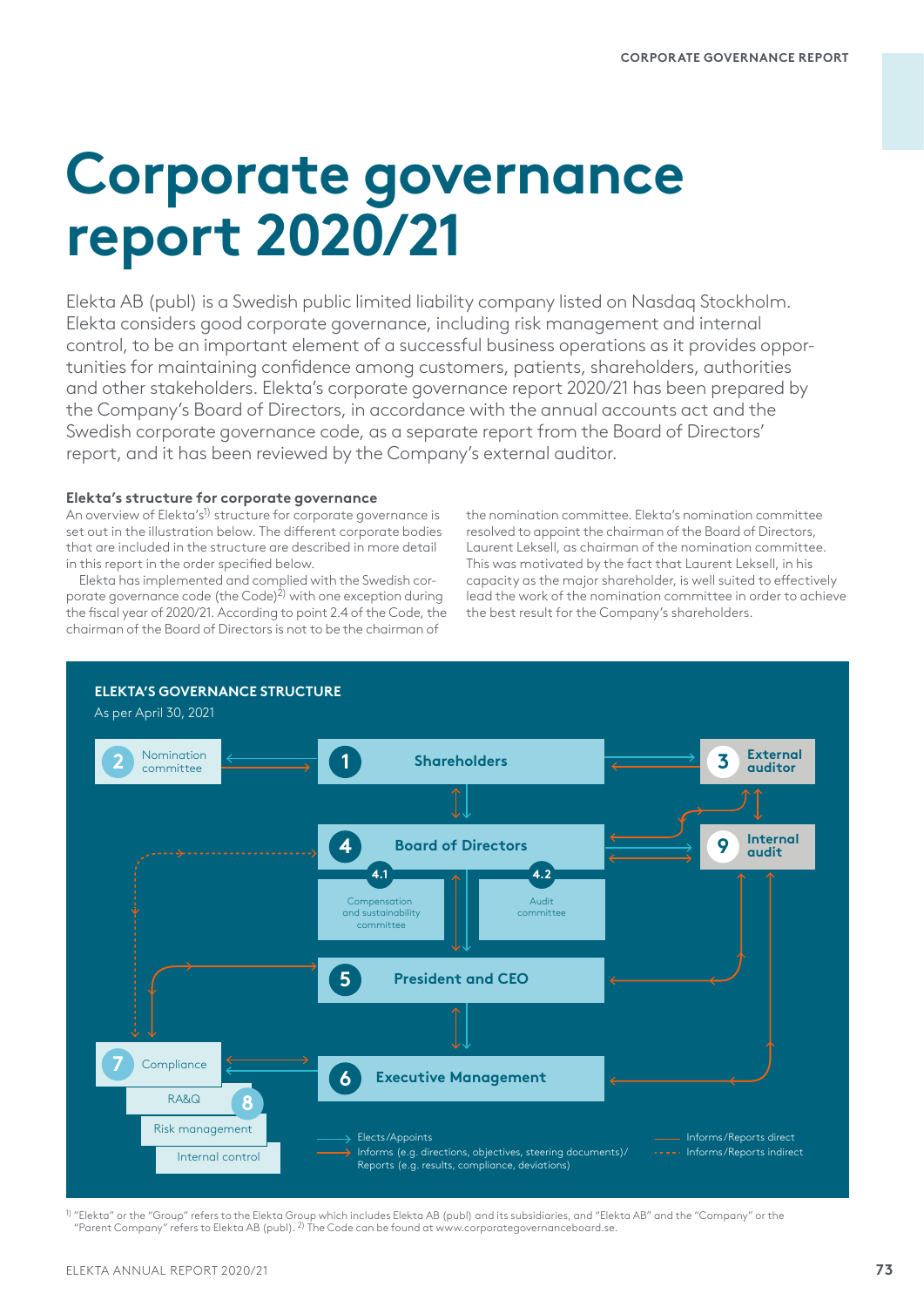# **1 Shareholders**

# **Shares and votes**

Elekta AB's B share is since 1994 listed on Nasdaq Stockholm. On April 30, 2021, the total number of registered shares in Elekta AB was 383,568,409 divided between 14,980,769 Series A shares and 368,587,640 Series B shares. At the general meetings of shareholders, which are the forum in which shareholders may exercise influence, Series A shares entitle the holder to 10 votes each, while Series B shares carry one vote each.

Laurent Leksell has been the largest shareholder of Elekta AB in terms of voting rights since the listing on Nasdaq Stockholm and controlled through own and related parties' as per 30 April, 2021 holdings representing 30.4 percent of the votes.

Read more about the share, the shareholders and Elekta's dividend policy on **page 39**.

# **General meeting of shareholders**

The general meeting of shareholders is Elekta AB's highest decision-making body at which the shareholders can exercise their right to make decisions in certain company matters. In addition to the annual general meeting (AGM) of shareholders, extraordinary general meetings (EGM) of shareholders may be held at the discretion of the Board of Directors or if requested by the external auditor or by shareholders holding at least 10 percent of the shares.

The AGM is held in Stockholm, Sweden. The date and venue for the meeting will be announced on Elekta's website **www.elekta.com**, not later than in connection with the third interim report for the period May–January. Notification of the AGM is published, according to the rules of the Swedish companies act, not earlier than six weeks and not later than four weeks in advance of the meeting.

Disclosures on direct or indirect shareholdings in Elekta AB representing at least one-tenth of the voting rights, and information about authorizations by the general meeting of shareholders for the Board of Directors to decide upon acquisition of own shares, are set out on **page 39**.

# **General meetings 2020/21**

The AGM 2020 was held on August 26, 2020. As a result of the Covid-19 pandemic, the AGM was held through advance voting. 381 shareholders voted in advance, either personally or by proxy, corresponding to approximately 70 percent of the votes in the Company. The main resolution items of the AGM 2020 are set out in the column to the right.

An EGM was held on April 16, 2021. The EGM was, as the AGM 2020, carried out through advance voting and the general meeting resolved that an amount representing SEK 0.90 per share shall be distributed as an extra dividend to the shareholders.

Further information regarding the above mentioned general meetings, including the minutes, is available at **Www.elekta.com**. No other general meetings of shareholders were held during the fiscal year 2020/21.

## **AGM 2021**

The AGM 2021 will be held on August 25, 2021. More information regarding this AGM is found on **page 160**.

# **SHAREHOLDERS' PRESENCE AT AGM:S**



Percentage of voting rights present (personally or by proxy)

# **The main resolution items of the AGM 2020:**

- A dividend payment of SEK 0.90 per share to shareholders
- Discharge from liability of the members of the Board of Directors as well as the President and CEO for management of the Company in the 2019/20 fiscal year
- Adoption of fees to the Board of Directors totaling SEK 4,580,000 (5,130,000), of which SEK 1,280,000 (unchanged) to the chairman of the Board of Directors and SEK 550,000 (unchanged) to each of the other external members of the Board of Directors, as well as remuneration for board committee work of SEK 115,000 (unchanged) to the chairman of the compensation and sustainability committee and SEK 80,000 (unchanged) to each of the other members of the committee, and SEK 240,000 (unchanged) to the chairman of the audit committee and SEK 150,000 (unchanged) to each of the other members of the committee
- Re-election of Laurent Leksell, Caroline Leksell Cooke, Johan Malmquist, Wolfgang Reim, Jan Secher, Birgitta Stymne Göransson and Cecilia Wikström as members of the Board of Directors. Tomas Puusepp had declined re-election. Laurent Leksell was re-elected as chairman
- Election of Ernst & Young AB as external auditor, with authorized public accountant Rickard Andersson as the auditor in charge
- Adoption of guidelines for remuneration of senior executives
- Adoption of the share-based long-term incentive program, Performance Share Plan 2020, to be offered to Executive Management and certain key employees
- Authority for the Board of Directors for acquisition and transfer of own shares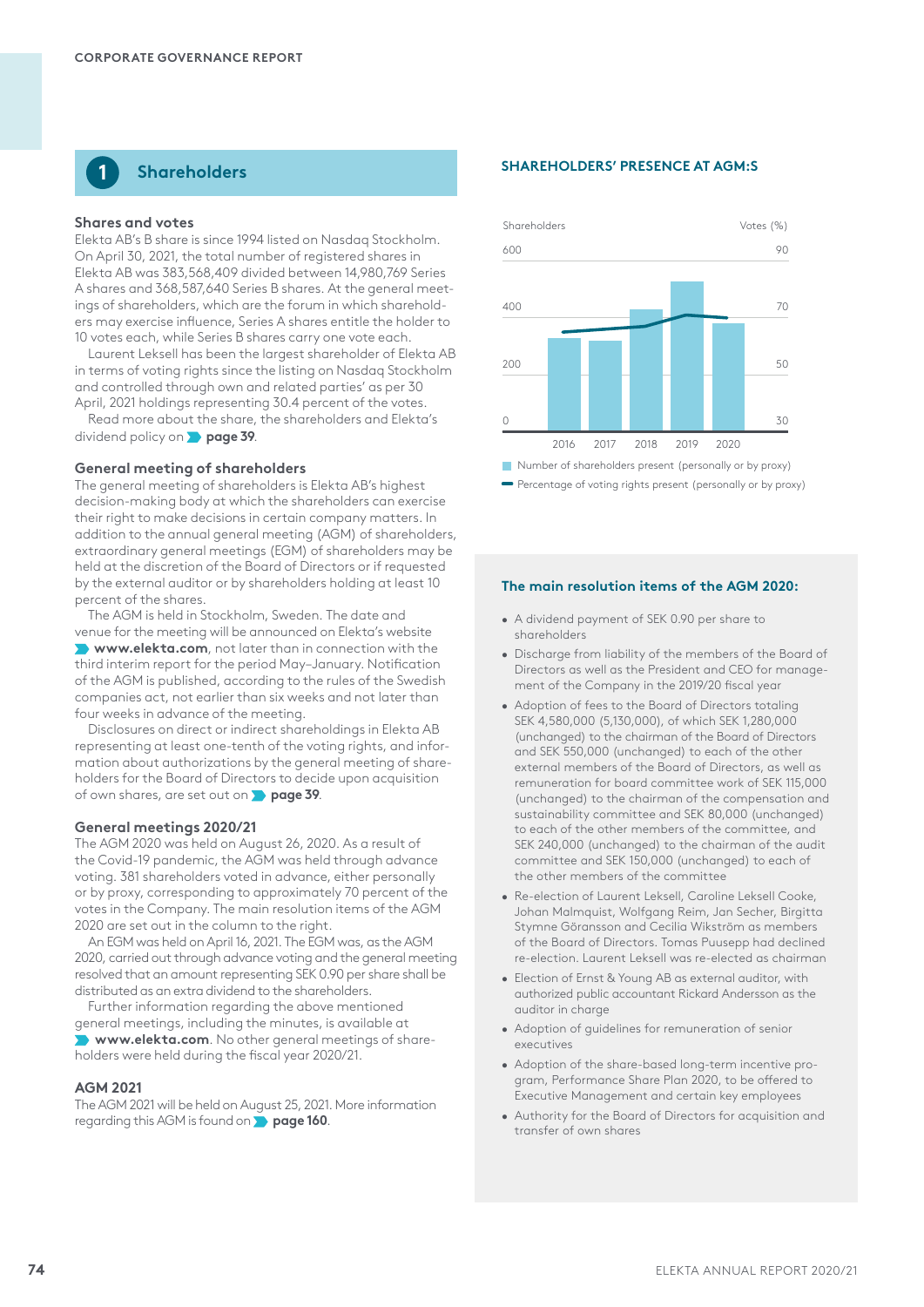# **2 Nomination committee**

# **The responsibilities of the nomination committee**

The main responsibility of the nomination committee is to prepare proposals for adoption at the AGM with respect to election and remuneration matters, as for instance election of chairman of the general meeting, directors and external auditor as well as remuneration to the directors and the external auditor.

## **Appointment of nomination committee**

The AGM 2020 resolved that the nomination committee for the AGM 2021 would be appointed through a procedure whereby the chairman of the Board of Directors would contact the four largest shareholders in terms of voting rights, besides the shareholder or shareholders the chairman of the Board of Directors may represent. The assessment of which shareholders that are the largest shall be based on Euroclear Sweden's shareholder statistics as of the last banking day in September. These shareholders would be given the opportunity to appoint one person each who, together with the chairman of the Board of Directors, would constitute the nomination committee. The chairman of the nomination committee would, unless the nomination committee unanimously decides otherwise, be the member of the nomination committee appointed by the largest shareholder in terms of voting rights. No remuneration would be paid to the members of the nomination committee.

The composition of the nomination committee for the AGM 2021 is set out below. The assignment for the nomination committee is valid until the end of the next AGM or, where applicable, until a new nomination committee has been appointed.

# **The nomination committee for the AGM 2021**

- Laurent Leksell (chairman) represents his own and related parties' holdings and is also the chairman of the assignment for the nomination committee is valid until the nomination committee is valid until the state of the  $\alpha$
- $\bullet\,$  Per Colleen The Fourth Swedish National Pension Fund
- Filippa Gerstädt Nordea Funds
- appointed. Javiera Ragnartz SEB Funds
	- Tomas Risbecker AMF Pension & Funds

# **Preparation for the AGM 2021**

The nomination committee held four meetings prior to the AGM 2021. An evaluation of the Board of Directors' work, competences, composition and independence of its members is performed annually and initiated by the chairman of the Board of Directors, partly to assess the preceding year, partly to identify areas for development for the Board of Directors. During the fiscal year 2020/21 a digital evaluation was performed with support from an external company. The conclusion is presented to the nomination committee by the chairman of the board. In addition, individual interviews have been held by the committee with each director. The nomination committee has, through the audit committee's chairman, obtained the audit committee's recommendation as regards election of auditor.

When preparing its proposal for board composition, the nomination committee has applied the Code, section 4.1, as diversity policy. The nomination committee's proposals for the



AGM 2021 are presented in the notice convening the AGM 2021. A reasoned statement explaining the nomination committee's proposal for the Board of Director's composition is posted on Elekta's website in connection with the issuance of the notice of the AGM 2021.

### **2 3 External auditor**

# **External auditor and auditor in charge**

The external auditor of Elekta AB is appointed by the AGM for a period lasting until the end of the next AGM. The AGM 2020 elected Ernst & Young AB (EY) as external auditor with Rickard Andersson as auditor in charge.

Rickard Andersson was born in 1973 and is an authorized public accountant. During the year, he was also the elected auditor in charge of Munters, Pricer and SSAB. He has no assignments in any other company that affects his independence as the auditor in charge of Elekta AB.

EY has performed the audit of Elekta for the 2020/21 fiscal year, in accordance with a risk-based external audit plan, resulting in the unqualified auditor's report and statement, which are available on **page 148**.

# **Services and fees**

According to the audit committee's guidelines, services in addition to audit services, known as permissible non-audit services, that Elekta may procure from the external auditor in order to assure that the impartiality and independence of the external auditor is not put at risk, may not exceed 70 percent of the cost for audit services measured over a three-year period. The audit committee may decide to make exceptions under certain circumstances.

Non-audit services procured from EY during the 2020/21 fiscal year adhered to the guidelines established and comprised mainly of tax consultancy and other audit-related services.

The fees to the external auditor for the 2020/21 fiscal year are reported in **Note 9**.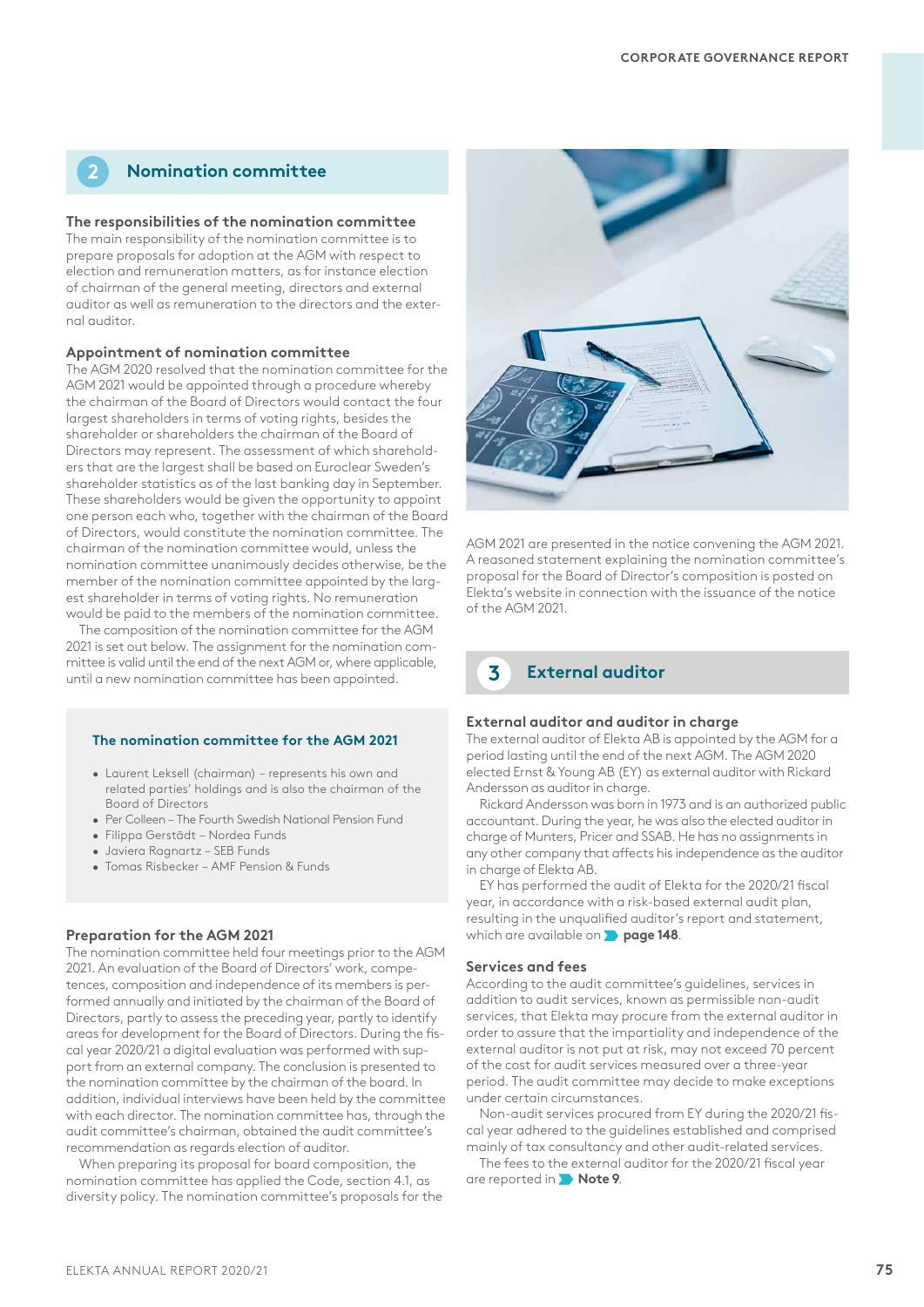**4 Board of Directors**

# **Responsibilities of the Board of Directors**

The work of the Board of Directors is regulated by the Swedish Companies Act, the Company's articles of association, the Code and the working instructions for the Company's Board of Directors. The board is responsible for the organization of Elekta AB and the management of the Company's operations in the interest of the Company and all shareholders. This includes appointing a President and CEO who is responsible for managing the day-to-day operations in accordance with instructions from the board. The responsibilities for the board also include:

- Establishing overall goals and strategy
- Defining guidelines to govern ethical conduct with the purpose of ensuring the long-term ability to create value
- Ensuring an effective system for follow-up and control on the Company's operations and risks that the Company and its operations are exposed to
- Ensuring a satisfactory process for monitoring compliance with laws and regulations and other regulatory compliance requirements applicable for the Company as well as compliance with internal company regulations
- Ensuring that external information and communications are characterized by openness, and that they are accurate, reliable and relevant

# **Appointment of the Board of Directors**

The Board of Directors of Elekta AB is elected by the AGM for a period lasting until the end of the next AGM.

According to the articles of association of Elekta AB, the board is to have between three and ten members with no more than five deputy members. There are no other rules in the articles of association concerning the appointment or removal of members of the board.

# **Composition and independence of the Board of Directors**

The Board of Directors comprises seven members which are presented on **page 84**. There are neither deputy board members nor employee representatives on the board. The general counsel serves as secretary for the board.

According to the Code, the majority of the directors appointed by the general meeting of shareholders shall be independent of the Company and the executive management. In addition, at least two of the directors, who are independent of the Company and the executive management, shall also be independent of major shareholders. The composition of the board meets the independence requirements as five of the seven members of the board have been deemed independent in relation to the Company, the Executive Management and major shareholders. These five members are Johan Malmquist, Wolfgang Reim, Jan Secher, Birgitta Stymne Göransson and Cecilia Wikström.

The independence of each board member is shown on **page 84**. Remuneration to the Board of Directors is set out in **Note 7** and on **page 84**.

# **THE WORK OF THE BOARD OF DIRECTORS INCLUDING SOME IMPORTANT AGENDA ITEMS IN 2020/21**



MTN-program

# **EXAMPLES OF THE BOARD'S FOCUS AREAS**

# **ELEKTA'S NEW VISION**

A focus area that proved its importance as the pandemic swept **1 R&D** over the globe is making sure that every patient has access to the best cancer care – Elekta's renewed vision and the pillar of Elekta's sustainability agenda. The Board of Directors has focused on finding ways to affect the growing cancer burden. A new foundation that aims to meet this, through public affairs and cooperation, will be proposed to the AGM. The Board of Directors has also focused on choosing the right leader for Elekta and appointed a new President and CEO in November 2020.

**2**

Elekta's R&D and innovation road map is of highest priority and is monitored closely by the Board of Directors. During the year, the R&D portfolio grew substantially with a strong emphasis on software and informatics including AI and machine learning solutions. Proactive and digital service has also been in focus and has proven to be a key factor in continuing to provide high up-time of radiation therapy equipment in cancer treatment around the globe, which also improved customer satisfaction.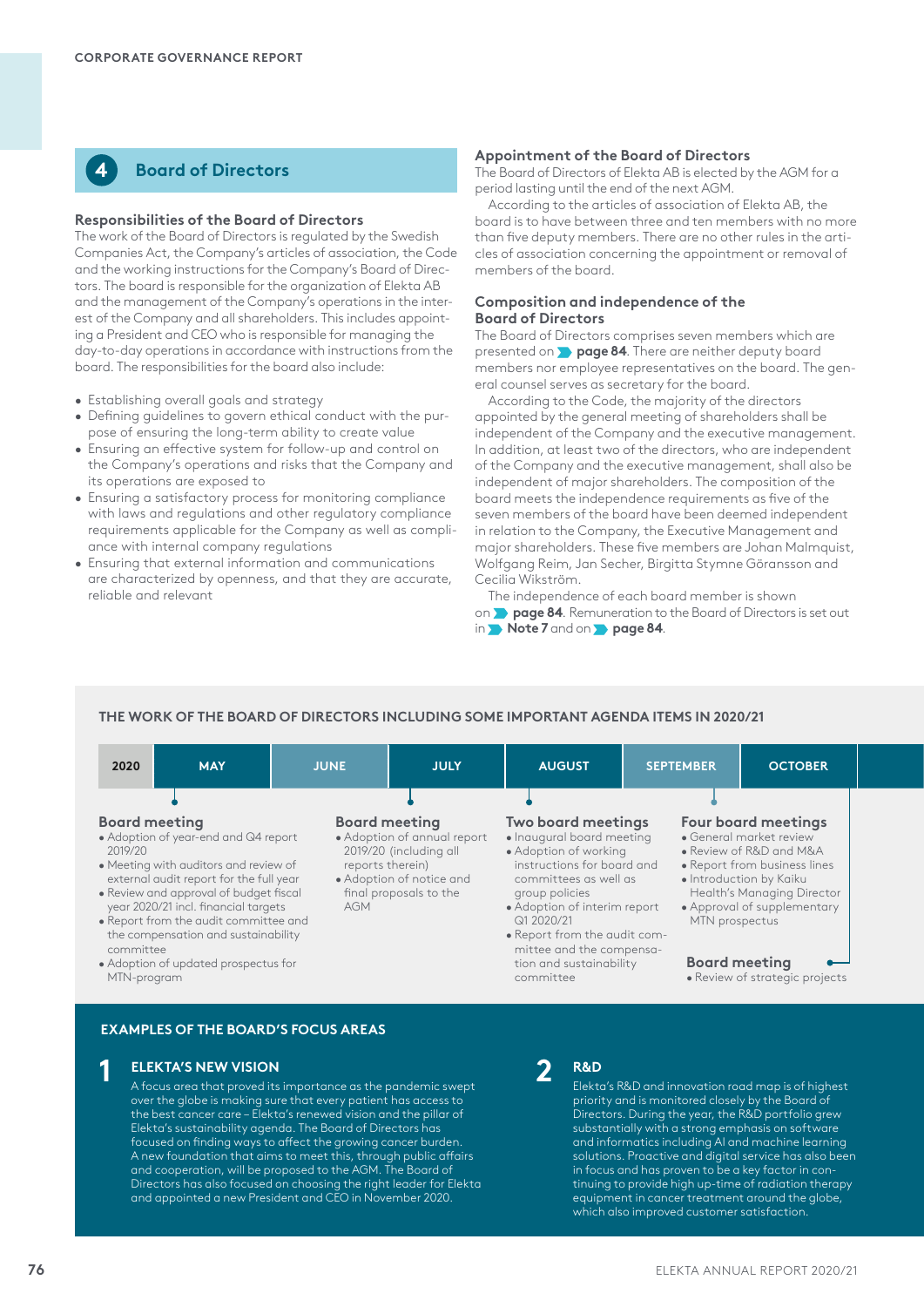# **The work of the Board of Directors**

The working instructions for the Board of Directors establish that the board is to:

- Hold at least seven ordinary meetings per year
- Adopt finance and foreign exchange policies
- Adopt a code of conduct
- Approve a long-term plan and budget, including an investment budget
- Approve investments and similar decisions where the amount of the transaction exceeds SEK 5 million if such a transaction falls outside the approved investment budget
- Decide on acquisition or sale of real property or shares, or acquisition or sale of the assets of, or a major part of the assets of, another company
- Decide on the establishment and liquidation of subsidiaries
- Adopt guidelines for remuneration of senior executives to be approved by the AGM
- Decide on terms of employment for the President and CEO according to guidelines for remuneration of senior executives approved by the AGM
- Adopt the annual report, year-end report and interim reports

Within the board, there is no special distribution of responsibilities among the members of the board in addition to the duties that the board has delegated to the compensation and sustainability committee and to the audit committee, respectively.

During the fiscal year 2020/21, the board held 14 minuted meetings. Board meetings are normally held at Elekta's head office in Stockholm, or at other locations where Elekta has offices or other facilities, but have during this fiscal year been

held through telephone and video conferences as a result of the pandemic. Representatives from the Executive Management and other senior managers regularly attend board meetings to report on matters within their respective area of responsibility. For ordinary board meetings, an agenda with decision supporting material is available ahead of the meetings. The board members' attendance at board meetings is shown on **page 84**.

# **BOARD COMMITTEES**

To improve the efficiency of the board work, the Board of Directors has appointed a compensation and sustainability committee and an audit committee. The committees work in accordance with directives adopted by the Board of Directors and prepare recommendations and proposals for the board.

# **4.1 Compensation and sustainability committee The committee and its responsibilities**

The compensation and sustainability committee shall prepare the Board of Director's motions on issues relating to remuneration principles, remuneration and other terms and conditions of employment for the Executive Management. In relation to sustainability, the committee shall, inter alia, monitor the measures to strengthen corporate culture with respect to corporate social responsibility in the light of the Company's code of conduct as well as advise the President and CEO on proposals for targets and vision for sustainability.

| <b>NOVEMBER</b>                                                                                                                                                                                                                                                                           |
|-------------------------------------------------------------------------------------------------------------------------------------------------------------------------------------------------------------------------------------------------------------------------------------------|
|                                                                                                                                                                                                                                                                                           |
|                                                                                                                                                                                                                                                                                           |
| <b>Board meeting</b><br>• Appointment of Gustaf Salford as<br>President and CEO<br>• Adoption of interim report Q2 2020/21<br>• Report from the audit committee and<br>the compensation and sustainability<br>committee<br>• Review of North American market<br>and certain product areas |

**4**

# **M&A AND PARTNERSHIP 3 THE PANDEMIC**

Complementing Elekta's own R&D pipeline thorough mergers and acquisitions is permanently on the Board of Director's agenda. Specialized software companies with value-added technologies are evaluated regularly. The Board of Directors has also reviewed the potential in partnerships with focus on cooperative partners who share Elekta's values and how the market opportunities can be leveraged together.

The impact of the pandemic continued to influence the Board of Directors' agenda throughout the fiscal year. The Board's focus has been on continuing to secure Elekta's resilience by embracing what was learned during last year and fully adapting to the new circumstances. The Board of Directors has been committed to ensuring that customers can continue to care for their patients, as well as the safety of Elekta's employees around the globe.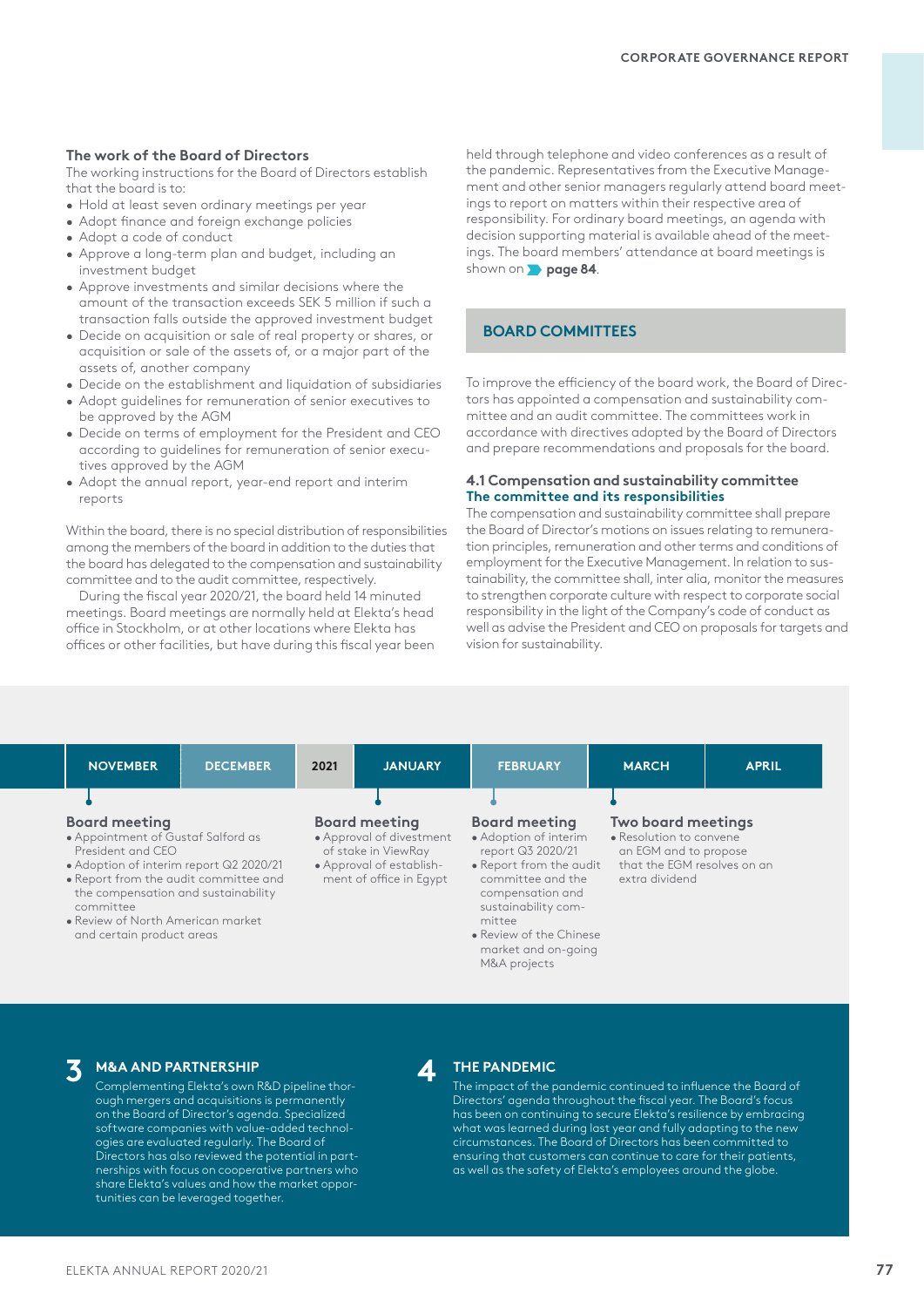## **Composition**

The compensation and sustainability committee consists of four members appointed by the board, at the first board meeting following the election of the board by the AGM, for a term of one year. In addition to the committee members, the President and CEO, the Executive Vice President Human Resources, the Vice President of Compensation & Benefits, the Chief Compliance and Integrity Officer as well as the Global Sustainability Manager attend the committee's meetings. The General Counsel and EVP serves as secretary for the committee.

# **The compensation and sustainability committee**

- Laurent Leksell (chairman)
- Caroline Leksell Cooke
- Wolfgang Reim
- Cecilia Wikström

# **Work during the year**

During the fiscal year 2020/21, the compensation and sustainability committee held five minuted meetings. At these meetings, the committee has, inter alia, reviewed the remuneration of the Executive Management, prepared a proposal for a new long-term incentive program for 2021/22 for Executive Management and other key individuals as well as prepared the board's recommendations regarding guidelines for remuneration of senior executives for the next AGM. In addition, the work has included conducting a succession planning and reviewing management succession plans for senior management levels and other Group-critical positions. The committee has further, in line with instructions from the Board of Directors, worked with the Company's sustainability matters, with a special focus on human rights, corporate philanthropy and environment.

The members' attendance at committee meetings and independence are shown on **page 84**.

# **4.2 Audit committee The audit committee and its responsibilities**

The board shall appoint an audit committee with the responsibility to monitor the Company's financial reporting and provide recommendations and proposals to ensure the reliability of the reporting. The committee shall, with regard to the financial reporting, monitor the effectiveness of the company's internal control, internal auditor and risk management. Included in the responsibilities of the committee is also to be continuously informed about the audit of the annual report and consolidated financial statements. In addition, the committee shall inform the Board of Directors about the result of the audit and how the audit contributed to the reliability of the reporting as well as the role of the committee during the audit. The audit committee also examines and monitors the impartiality and independence of the auditor. Furthermore, the committee provides proposals to the Company's nomination committee concerning the appointment of auditor for the following mandate period.

### **Composition**

The members of the audit committee cannot be employed by the Company and at least one shall have accounting or audit competency. Elekta's audit committee has three members who were appointed by the board at the first board meeting following the election of the board by the AGM, for a term of one year.

In addition to the committee members, the CFO, the Head of Group Accounting and the Chief Audit Executive also attend the committee's meetings as well as the external auditor, if

# **Birgitta Stymne Göransson, Chairman of the audit committee**

An independent audit committee is a fundamental component of good corporate governance.

needed. The associate general counsel serves as secretary for the committee.

# **The audit committee**

- Birgitta Stymne Göransson (chairman)
- Johan Malmquist
- Jan Secher

# **Work during the year**

During the fiscal year 2020/21, the audit committee held four minuted meetings. During such meetings, the committee has reviewed the year-end report and annual report for the fiscal year 2019/20 as well as interim reports for 2020/21. Further, part of the work has been to monitor the performance of the global internal control framework, approve the internal audit plan as well as review and follow-up of internal audit reports. Another task, amongst others, that has been dealt with is to review the external audit plan and external audit reports. At every meeting, in-depth reviews are carried out on the financial management of selected business areas.

The members' participation at committee meetings is shown on **page 84**.

# **5 President and CEO**

# **Responsibility**

The President and CEO is responsible for the day-to-day management of the Company in accordance with applicable laws and regulations as well as internal steering documents. These include the working instructions for the CEO adopted by the board and other instructions from the board. The President and CEO also represents the Group in various contexts, leads the work of the executive management and makes decisions in consultation with the members of the executive management.

### **Appointment of the President and CEO**

The board appoints Elekta AB's President and CEO.

Gustaf Salford was on November 26, 2020 appointed as the President and CEO of Elekta AB. He had then been acting President and CEO since Richard Hausmann resigned on June 2, 2020. More information about Gustaf Salford is provided in the presentation of the current Executive Management on **page 86**.

Remuneration to the President and CEO is described in **Note 7**. The guidelines, proposed by the Board of Directors for approval by the AGM 2021, for remuneration to the Executive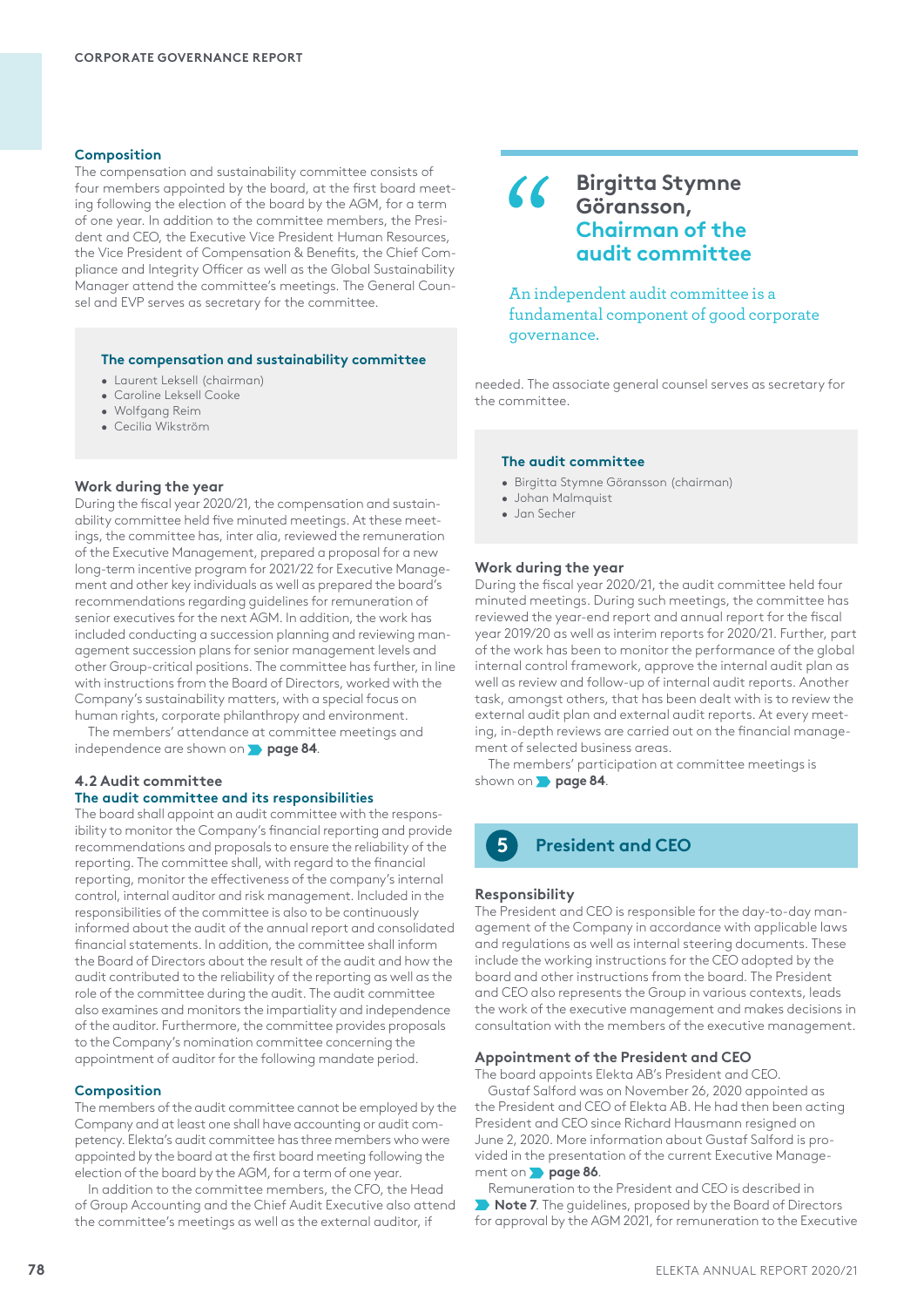

Management are described on **page 102** and in the Remuneration report 2020/21 on **page 89**.



# **Appointment and responsibility**

The President and CEO appoints the members of the executive management. The President and CEO is responsible for and leads the work and meetings of the executive management. The executive management supports the President and CEO in his work and makes joint decisions following consultation with various parts of the Group.

## **Composition**

A presentation of Elekta's current Executive Management is provided on **page 86**. As of April 30, 2021, Elekta's Executive Management comprised the President and CEO, the CFO, the five Solutions presidents, four region EVPs as well as the heads of Global Services, HR and Legal.

Remuneration to the Executive Management is described in **Note 7**. The guidelines, proposed by the Board of Directors for approval by the AGM 2021, for remuneration to Executive Management are described on **page 102**.

# **Work during the year**

The Executive Management meets on a regular basis. During the fiscal year, the meetings have mainly been carried out through telephone and video conferences due to the pandemic.

The most important agenda items at the meetings during the fiscal year were strategic and operational issues such as product development, acquisitions/divestments, investments, market development, organization, long-term plans and budget, and monthly and quarterly business and financial reviews.



## **Responsibility**

The compliance function's responsibilities are to review and evaluate compliance issues within the organization to ensure that management and employees of the Group are in compliance with rules and ethical regulations relating to, inter alia,

anti-corruption, export control and competition law. The compliance function also monitors the implementation of a program to ensure compliant personal data processing within the Group. In addition, Compliance is responsible for the overall strategy and coordination of the areas of sustainability.

Elekta's Chief Compliance & Integrity Officer presents on a quarterly basis the progress of the risk-based compliance program at each meeting of the audit committee and reports on any incidents and on-going investigations. A written compliance report is submitted at every meeting.

The function is headed by the Chief Compliance & Integrity Officer who reports to the General Counsel and EVP.

### **Work during the year**

During the year, the work with corruption risk assessments has continued with a focus on high risk markets and in connection therewith has a framework for collaborating with third parties, such as distributors and sales agents, been evaluated. Elekta's program to prevent corruption has been strengthened as a result of such risk assessments and the control measures that have been identified are being implemented for markets with similar risks.

As a result of the pandemic, the compliance function has introduced a new training concept, using a digital training platform and video training sessions. Each employee has an individual training profile adapted to the risks that are deemed relevant for the relevant role and duties.

Information about the work relating to monitoring the goals within business ethics is provided on **page 51**.

# **8 Regulatory affairs and quality**

# **Responsibility**

The regulatory affairs and quality function's responsibilities include supporting management to comply with regulatory requirements for products, quality systems and market entry. Interaction with, and to provide transparency to, external regulatory bodies is another key responsibility. The function is furthermore responsible for the quality system's infrastructure and compliance, product clearances and approvals as well as post market vigilance and recall reporting.

The heads of the function, Senior Vice President Regulatory Affairs & Quality and Vice President Regulatory Affairs & Quality, both report to the General Counsel and EVP.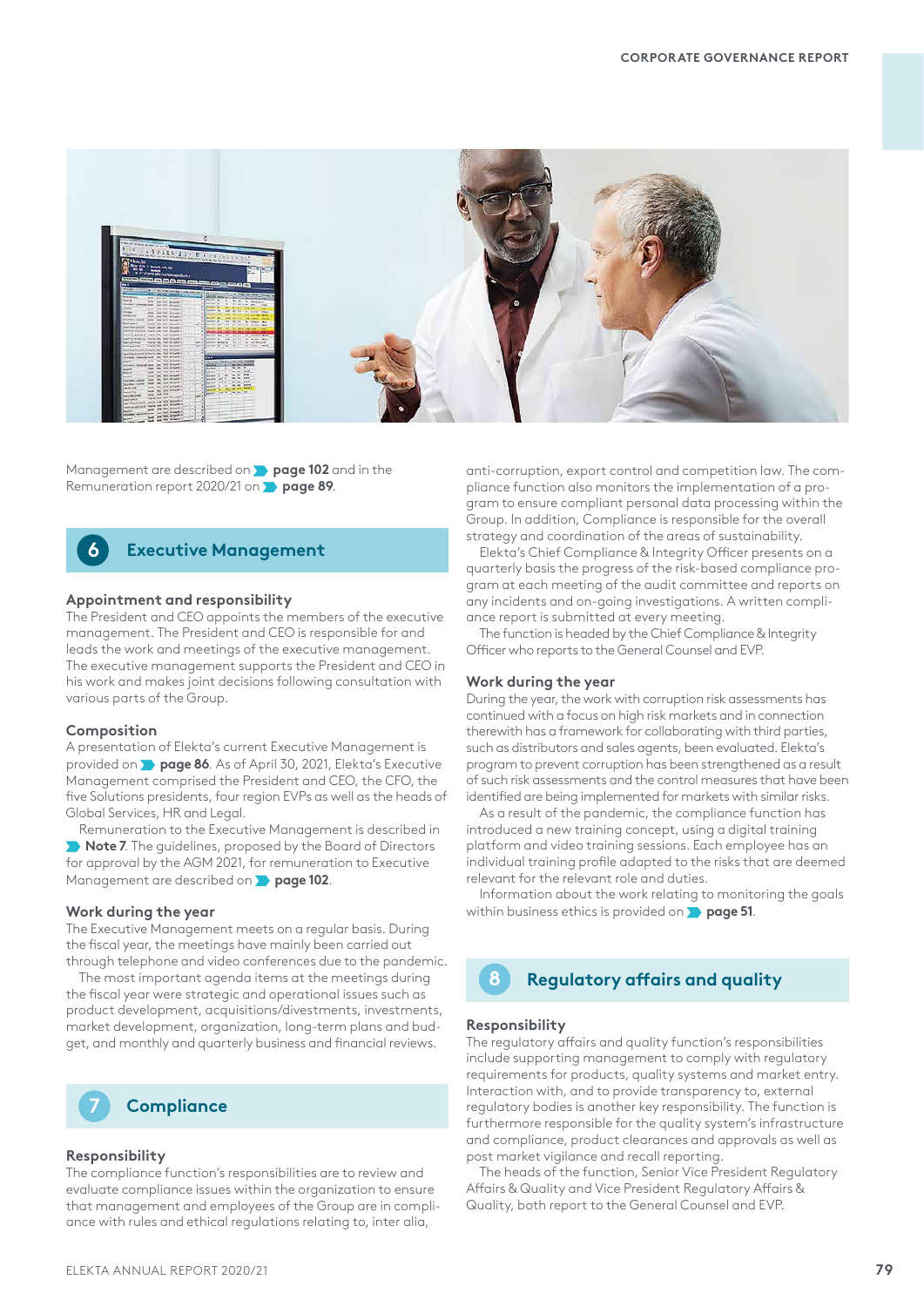# **Work during the year**

The most important tasks during the fiscal year have encompassed to ensure product approval for regulatory market entry as well as to manage inspections from different authorities and organizations to ensure continued certification. In addition, the work of the function has included to manage the implementation of the new Medical Device Regulation in Europe (MDR). The quality management system and the main part of the product portfolio are already MDR certified. The remaining products are planned to be certified during the fiscal year 2021/22.

**9 Internal audit**

# **Responsibility**

Internal audit is an independent function that conducts independent and objective assurance, review and consulting activities. The scope of the internal audit function encompasses the examination and evaluation of the adequacy and effectiveness of Elekta's governance, process steering, risk management and internal control processes, as well as the quality of performance in carrying out assigned responsibilities to achieve the Group's objectives as part of the assurance activity. The work also encompasses consulting activities and advisory support in the same areas. The internal audit function works in accordance with the guidelines for the internal audit function adopted by the board.

The internal audit function is appointed by, and reports to, the audit committee and the Board of Directors. The Chief Audit Executive, who functionally reports to the audit committee and administratively to the CFO, supervises the internal audit function.

# **Work during the year**

The work of the internal audit function has included, based on an established and by the audit committee approved internal audit plan, audits of subsidiaries as well as quality reviews of processes encompassed by the global internal control program. Furthermore, statistical follow-up reporting of the internal control program to Executive Management, the audit committee and the Board of Directors has been carried out as well as consulting in connection with the update of the internal control program. The internal audit function has during the year coordinated the external audit as well as managed the audit committee meetings.

# **Elekta´s process for internal control**

Risk management, governance and internal control are key components of Elekta's strategy and management processes. Elekta's Board of Directors assumes the overall responsibility for establishing an efficient control of risk management, governance and internal control. The responsibility for maintaining the control systems is delegated to the President and CEO, who is assisted by the Executive Management, other operational managers and coworkers. Functions responsible for risk management, governance and internal control continuously report the current status directly to the Board of Directors and/or the audit committee.

Elekta's personnel will represent the first level of control environment in their day to day work and in their management teams. To facilitate the work there are policies, guidelines and

boundaries set by the Executive Management on behalf of the Board of Directors. The boundaries should ensure that no individual employee accepts a disproportionate portion of risk or to little risk which may result in missed opportunities and ultimately Elekta not achieving the strategic goals. All employees have the obligation to obtain an appropriate level of understanding within their roles and responsibilities and carry out their responsibilities correctly and completely. Employees are the owners of all risks related to their business operations and are expected to manage these by maintaining good internal control and follow risk and control procedures. Every employee is expected to comply with internal policies, procedures and applicable laws and regulations.

The next stage of control environment lays within the support functions such as finance, IT, HR, compliance, regulatory affairs and quality as well as legal that support and monitor the first level of controls.

The final stage of control environment is the internal audit function that provides independent and objective audits, assurance and advisory support to the management on governance, preparation of decisions, risk management and internal control.

The process for risk management and internal control applies for the entire Group, including business lines, regions, functions, management, coworkers, processes and technology. The Elekta risk work is focused on identifying and managing strategic risks, operational risks, legal and regulatory risks, external risks and market- and financial risks. Risk assessments are being completed and updated continuously in order to identify risks that can impact the achievement of strategy goals, legal compliance and regulations and financial reporting.

The Board of Directors also continuously manage decisions that include risk management, for example, within the Elekta strategy and management processes and business management. Find out more about risk management in the board's report on risk management and internal control over financial reporting on **page 81**. A description of how other risks are being managed can be found in the risks and risk management section on **page 34**.

# **RISK MANAGEMENT AND INTERNAL CONTROL**

### **INTERNAL GOVERNANCE AND CONTROL ENVIRONMENT**

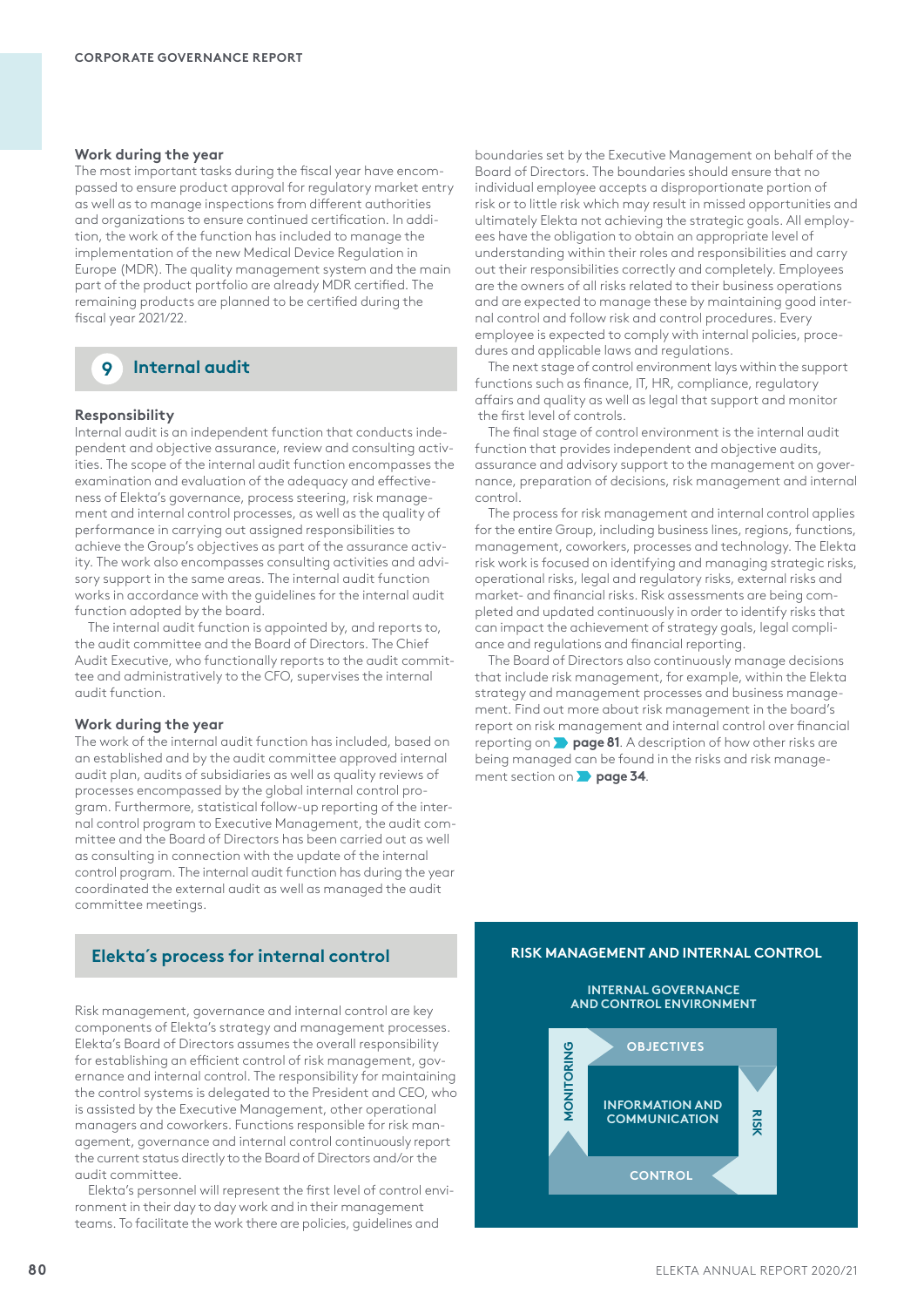# **Report on risk management and internal control over financial reporting**

The Board of Directors' report on risk management and internal control over financial reporting has been prepared in accordance with the annual accounts act and the Swedish corporate governance code, and constitutes an integral part of the corporate governance report. The external financial reporting has been prepared in accordance with laws and regulations and applicable accounting standards, namely the International Financial Reporting Standards (IFRS), and other requirements on listed companies, such as the Nasdaq Stockholm Rule Book for Issuers. Elekta's work on risk management and internal control over financial reporting is based on the 2013 updated internal control – integrated framework (the "framework"), established by the Committee of Sponsoring Organizations of the Treadway Commission (COSO). The COSO framework is based on 17 fundamental principles linked to five components: control environment, risk assessment, control activities, information and communication, as well as monitoring.

# **Objective**

The Elekta Group is governed and controlled based on the distribution of rights and responsibilities, including decisionmaking, among different corporate bodies according to laws and regulations as well as internal steering documents. A structure is provided through which Elekta's objectives and the means of attaining these objectives and monitoring performance are set. The objectives reflect choices made on how the Group seeks to create, preserve and realize value for its stakeholders. Governance is twofold; it concerns both effectiveness and accountability. Effectiveness is measured by performance, and accountability includes all issues surrounding disclosure and transparency.

Objective setting is a prerequisite necessary to internal control and a key part of the Elekta strategy and management processes. Therefore, Elekta's corporate governance encompasses both the strategy and management processes, outlining the establishment of both long-term objectives and strategies with at least a three-year perspective and short-term objectives and plans with a one-year perspective, and the risk management and internal control process.

# **Control environment**

Important elements of the control environment applicable for Elekta's financial reporting are the financial guide, including the accounting policy, reporting instructions, authorization policy and finance policy. In addition, there are other important elements of the control environment for financial reporting such as the communication policy and processes and work instructions to be found in group-wide steering documents and in the Elekta business management system.



Risk assessment is carried out continuously throughout the year in order to identify risks that can affect the possibility to reach targets set in relation to the strategy, the business, reporting and compliance.

# **Risk assessment**

Risk assessment includes identifying any risk that the qualitative characteristics of useful financial information, according to IFRS, may not be fulfilled or the financial reporting assertions may not be supported. Risk assessment criteria include occurrence, completeness, accuracy, cut-off, classification, existence, rights and obligations, and valuation for profit and loss and balance sheet items in the financial reporting as applicable, but also information processing relating to input, processing and recording of data. A risk assessment regarding internal control over financial reporting is performed once a year and covers profit and loss and balance sheet items in the financial reporting and related areas and processes. The work is documented in a risk map and included in risk and control matrices (RACMs) per area and process.

# **Control activities**

Control activities mitigate the risks identified to achieve set objectives through adherence to risk tolerance levels in terms of globally defined minimum internal control requirements over financial reporting. The control activities are documented in RACMs per area, process and risk.

Control activities are aimed at preventing errors and irregularities from occurring and/or detecting errors and irregularities that may have occurred. Control activities can be manual or automated, such as authorizations and approvals, verifications, reconciliations, and business performance reviews, or a combination of two.

Control activities comprise the following areas and processes:

- Entity-level controls over the control environment
- General IT controls over IT system components, processes and data for a given IT environment including logical access, program change management, back-up and recovery
- Process controls over processes such as order recognition, order to cash, revenue recognition, purchase to pay, inventory, payroll and financial statement close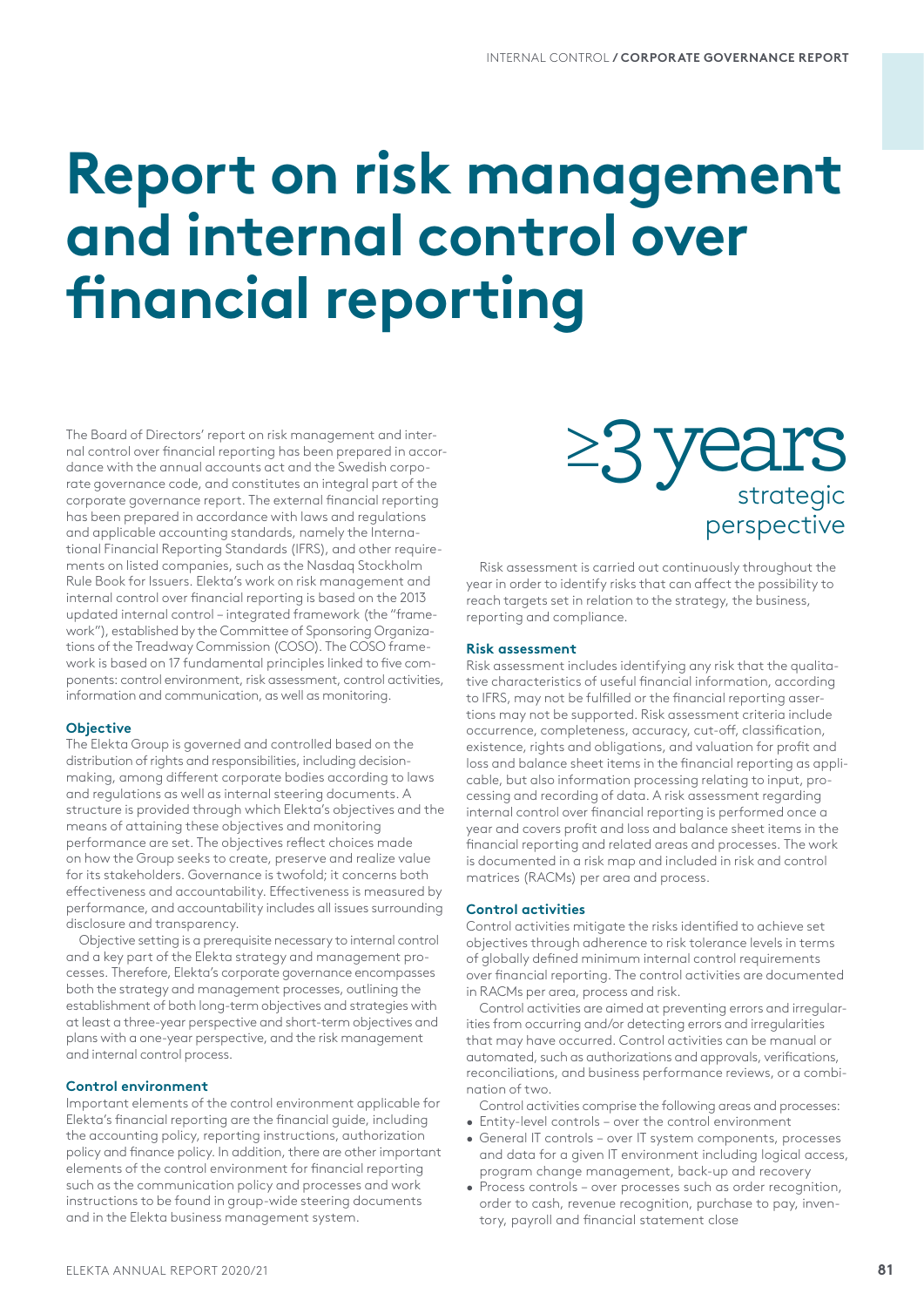The globally defined minimum internal control requirements over financial reporting comprise entity level controls that are regulated through Elekta's steering documents at Group-wide level, the business management system and internal control frameworks of standard controls that include general IT controls and uniform process controls for all Elekta companies and locally defined controls where necessary. The controls included in the internal control framework are documented in RACMs as standard models for all entities and then specifically for each individual entity. All controls in the internal control framework are based on risk assessments of financial flows that impact the financial reporting in general and more specifically for the individual entities.

# **Information and communication**

Information and communication regarding risk management and internal control over financial reporting relates to both internal and external information and communication.

Internal information about important internal steering documents for risk management and internal control over financial reporting, including RACMs, as well as the communication policy and processes, work instructions and other relevant information in the Elekta business management system, are channeled down the organization and communicated to relevant personnel on the Group's intranet. Internal information regarding the status of the effective design and operating effectiveness of risk management and internal control over financial reporting are channeled up the organization, based on the result of the monitoring, in order for management at different levels to be able to take corrective actions as necessary. The President and CEO and the Chief Audit Executive in turn inform the audit committee and the board, respectively, of the results of the monitoring in order for them to be able to fulfill their oversight responsibility. This communication normally takes place at the ordinary audit committee meetings and board meetings, respectively.

Elekta provides the financial markets and other stakeholders with continuous external information and communication regarding the Group's and the Company's financial performance and position in accordance with the communication policy.

# **External information and communication regarding financial reporting is provided in the form of:**

- Interim reports, year-end reports and annual reports
- Press releases on news and events that may significantly affect the Group's valuation and future prospects
- Presentations and telephone conferences for financial analysts, investors and media representatives on a regular basis

See information, including reports, press releases and presentations, on the Elekta website **www.elekta.com**. Elekta observes a silent period prior to each interim and year-end report.

# **Monitoring**

Monitoring of internal control over financial reporting is carried out through ongoing evaluations, separate evaluations, or some combination of the two, to ascertain whether the five

# **Jonny Lövgren, Chief Audit Executive**

Effective internal control in our processes improves reliability of decision basis and significantly reduce the risk of non-compliance.

components of risk management and internal control are present and functioning; control environment, risk assessment, control activities, information and communication, as well as monitoring.

Ongoing evaluations are routine operations, built into processes. Monitoring takes place on a real-time basis by operational managers and personnel and periodically by management at different levels of the Group, and the audit committee and the board, and includes for example monitoring of the following:

- Business and financial performance
- Order bookings and revenue recognition
- Compliance reports from the compliance function
- Internal audit reports from the RA&Q functions related to, for example, the quality system and regulatory compliance • Internal audit planning
- 
- Internal audit reports from the internal audit function
- External audit reports from the external auditor

# **Special evaluations may be performed through:**

- Periodic reviews of whether risk management and internal control are operating as intended by financial managers and general management at local, regional, business area and Group level as applicable
- Internal control compliance confirmation questionnaire, a tool for local management to report on the status of effective design and operating effectiveness of the globally defined minimum internal control requirements over financial reporting documented in RACMs
- Internal audit according to the internal audit plan

Instructions and budget approvals of internal control for financial reporting are conducted by the audit committee on behalf of the Board of Directors and require supporting documentation in the form of presentation of status, progress and solutions, as well as supporting appendices such as internal audit reports and internal control reports. Status, progress and solutions for internal control over financial reporting are discussed at the audit committee meeting and instructions are documented and, where approvals are required, approvals are performed and documented accordingly. The audit committee subsequently briefs the board of directors at the next board meeting and provides supporting documentation for discussion and approval.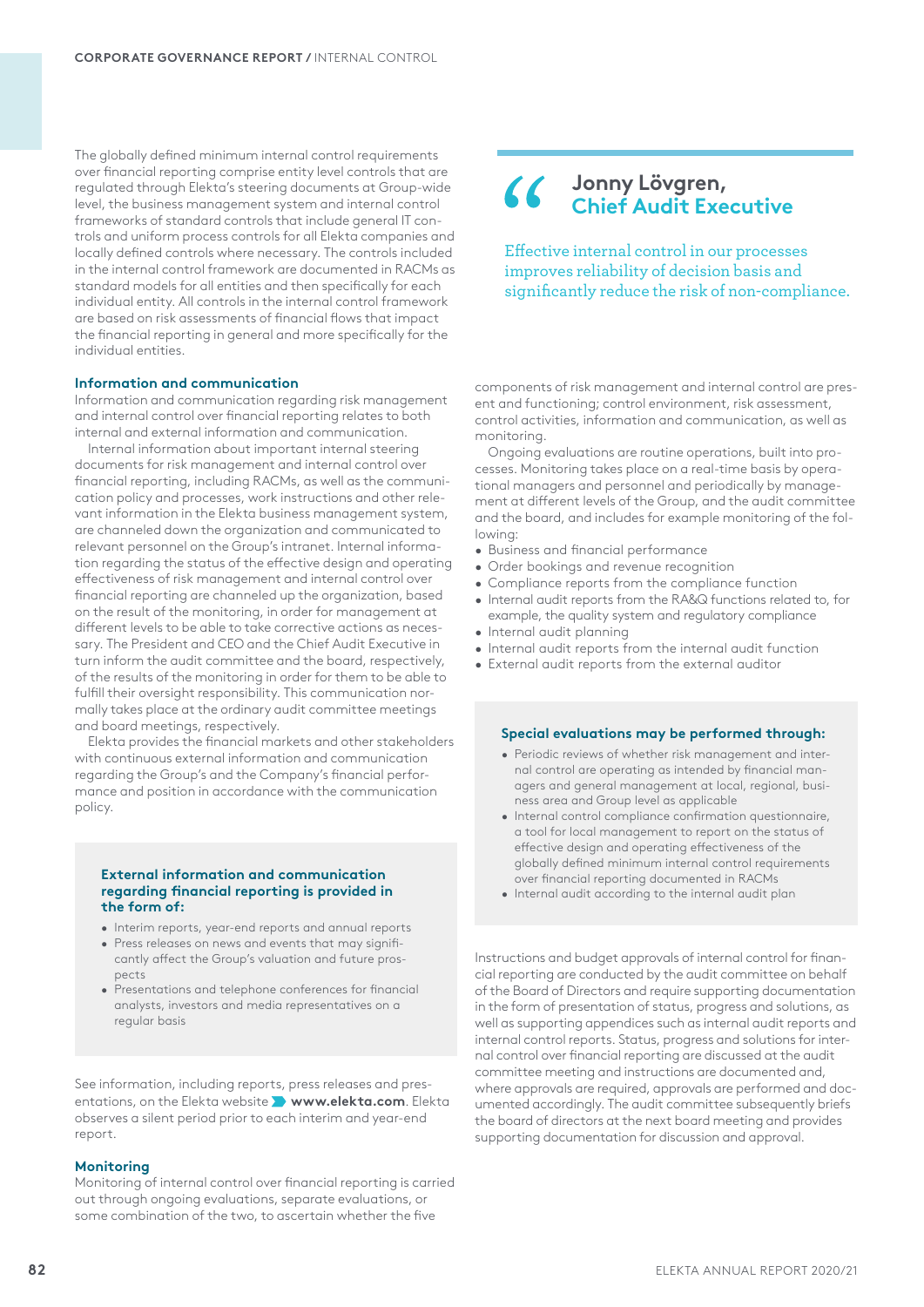

# **Activities performed in the fiscal year 2020/21**

During the fiscal year 2020/21, the performed activities have primarily focused on review of timeliness and quality of internal control performance, improvement of management reporting regarding adherence to the internal control framework as well as ongoing internal control improvements. In addition, the implementation of the internal control framework in some small sized group companies has continued as planned. Risk-based reviews on the quality of financial reporting, underlying processes and control points in smaller and/or new entities have started. Annual update of the internal control framework has been performed according to plan as well as annual sign-off by management. Information relating to the results of the independent reviews were addressed at the meetings of the audit committee and subsequently followed up by the board.

# **Planned activities for the fiscal year 2021/22**

During the fiscal year 2021/22, focus will continue to be on reviews of timeliness and quality of internal control performance and also increase efficiency and centralization of control performance. Furthermore, on-going implementation of internal control framework in new entities will be continued and any new entities will be included continuously. Also, additional risk-based reviews on the quality of financial reporting, underlying processes and control points in smaller and/or new enti-.<br>ties will continue.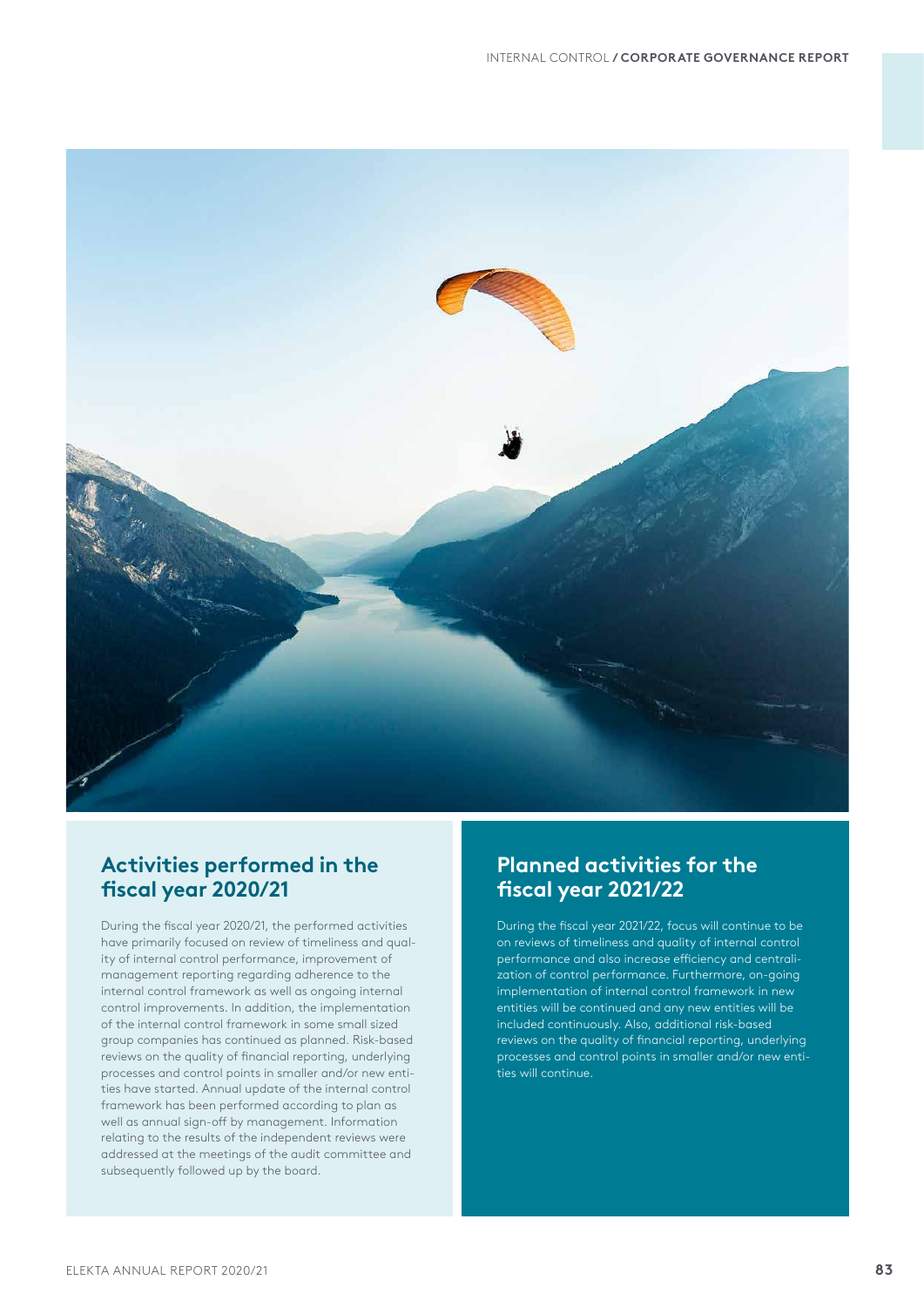

**Laurent Leksell Caroline Leksell** 



**Cooke**



**Johan Malmquist Wolfgang Reim Jan Secher Birgitta Stymne** 

| <b>First elected:</b>                                      | 1972                                                                                                                                                                                                                                                                                                          | 2017                                                                                                                                                                                                          | 2015                                                                                                                                                                                                                       |
|------------------------------------------------------------|---------------------------------------------------------------------------------------------------------------------------------------------------------------------------------------------------------------------------------------------------------------------------------------------------------------|---------------------------------------------------------------------------------------------------------------------------------------------------------------------------------------------------------------|----------------------------------------------------------------------------------------------------------------------------------------------------------------------------------------------------------------------------|
|                                                            | Board chairman<br>$\blacksquare$ Chairman of the compen-<br>sation and sustainability<br>committee                                                                                                                                                                                                            | Member of the board<br>Member of the compen-<br>sation and sustainability<br>committee                                                                                                                        | Member of the board<br>Member of the qudit<br>committee                                                                                                                                                                    |
| Attendance:                                                | $14/14$ 5/5                                                                                                                                                                                                                                                                                                   | $14/14$ 5/5                                                                                                                                                                                                   | $14/14$ $4/4$                                                                                                                                                                                                              |
| Total fees (SEK):                                          | $1,280,000$ 115,000                                                                                                                                                                                                                                                                                           | $\blacksquare$ 550,000 $\blacksquare$ 80,000                                                                                                                                                                  | $\blacksquare$ 550,000 $\blacksquare$ 150,000                                                                                                                                                                              |
| Year of birth:                                             | 1952                                                                                                                                                                                                                                                                                                          | 1981                                                                                                                                                                                                          | 1961                                                                                                                                                                                                                       |
| <b>Education:</b>                                          | MBA and PhD, Stockholm<br>School of Economics                                                                                                                                                                                                                                                                 | <b>BSc Stockholm University;</b><br>Marketing studies at<br>Wharton School at the<br>University of Pennsylvania<br>and at Columbia Business<br>School                                                         | <b>BSc Stockholm School of</b><br><b>Economics</b>                                                                                                                                                                         |
| Independence:                                              | Independent of the<br>Company and the<br>executive management,<br>not independent of<br>the major shareholders                                                                                                                                                                                                | Independent of the<br>Company and the<br>executive management,<br>not independent of<br>the major shareholders                                                                                                | Independent of the<br>Company and the<br>executive management<br>and independent of<br>the major shareholders                                                                                                              |
| Other board assignments:                                   | Board chairman:<br><b>Leksell Social Ventures</b><br>and Stockholm School of<br>Economics<br>Board member: Interna-<br>tional Chamber of<br>Commerce (ICC)                                                                                                                                                    | Board chairman: Bonit<br>Invest S.A./N.V<br>Board member: Leksell<br>Social Ventures' invest-<br>ment committee                                                                                               | Board chairman: Getinge<br>AB and Arjo AB<br>Board member: Mölnlycke<br>Health Care AB, Dunker-<br>stiftelserna, Chalmers<br>University of Technology<br>Foundation, Trelleborg AB<br>and Stena Adactum AB                 |
| Holdings <sup>1)</sup> in Elekta AB:                       | 14.980.769 A-shares<br>7.756.624 B-shares                                                                                                                                                                                                                                                                     | 182,308 B-shares                                                                                                                                                                                              | 20,000 B-shares                                                                                                                                                                                                            |
| <b>Principal work experience</b><br>and other information: | Founder of Elekta and<br>Executive Director (2005-<br>2013). Former President<br>and CEO of Elekta (1972-<br>2005). Among others,<br>Assistant Professor and<br>Faculty member of Stock-<br>holm School of Economics,<br>IFL and INSEAD Fontain-<br>bleau, and Visiting Scholar<br>at Harvard Business School | Extensive experience in the<br>areas of digital strategy,<br>communication and tech-<br>nology. Currently responsi-<br>ble for major international<br>business in the role as indus-<br>try manager at Google | Extensive experience from<br>the medical technology<br>industry, among others as<br>president and CEO of Get-<br>inge AB (1997-2015). Before<br>that various positions<br>within the Getinge Group<br>and Electrolux Group |

 $1)$  Own and closely related parties as per April 30, 2021.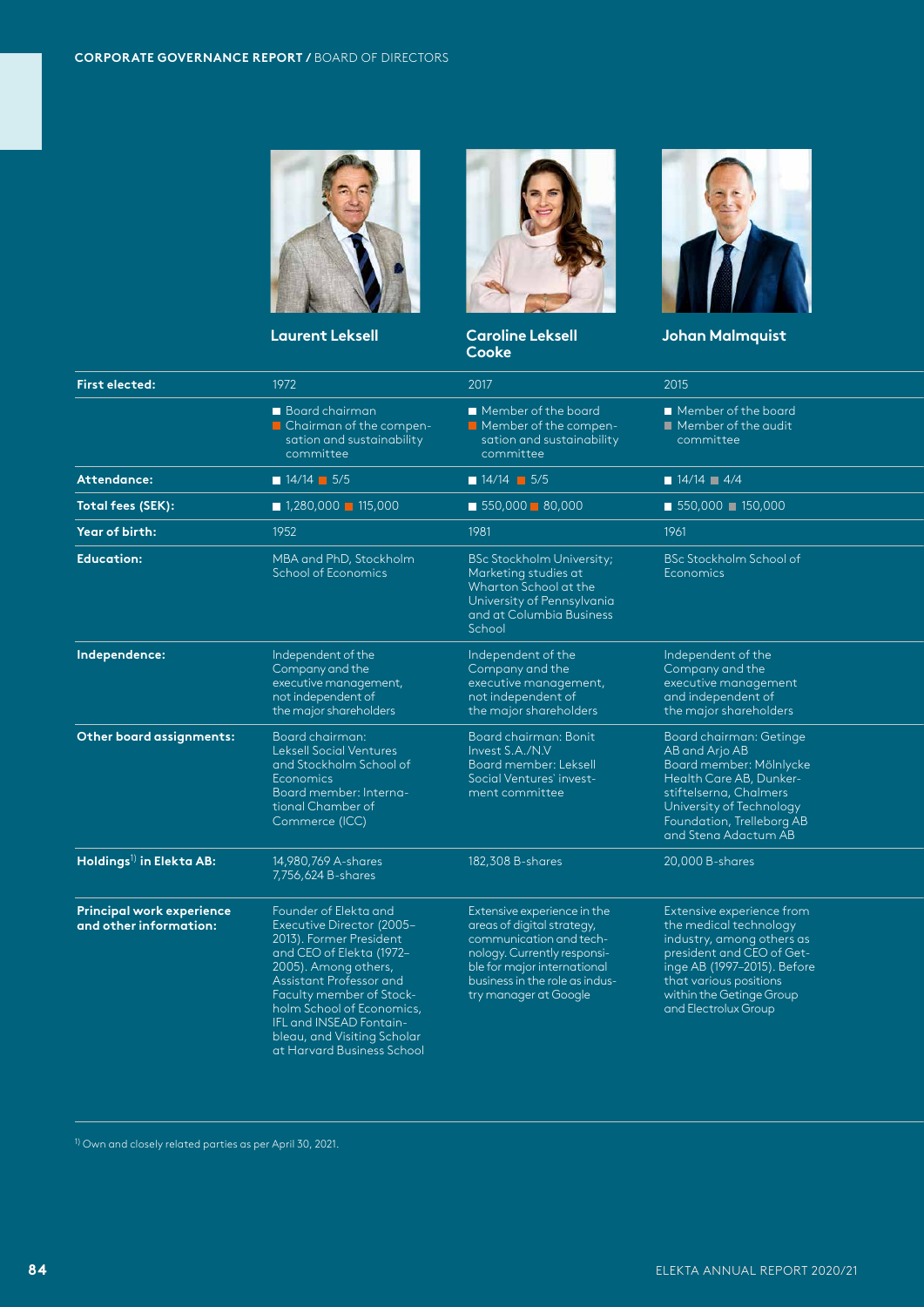

**Johan Malmquist Wolfgang Reim Jan Secher Birgitta Stymne** 





**Göransson**



**Cecilia Wikström**

|                                                                                                                                                                                                                                                                                                                                                                                                            | 2011  |
|------------------------------------------------------------------------------------------------------------------------------------------------------------------------------------------------------------------------------------------------------------------------------------------------------------------------------------------------------------------------------------------------------------|-------|
| $\blacksquare$ Member of the board<br>$\blacksquare$ Member of the compen-<br>sation and sustainability<br>committee                                                                                                                                                                                                                                                                                       |       |
| $14/14$ 5/5                                                                                                                                                                                                                                                                                                                                                                                                |       |
| $\blacksquare$ 550,000 $\blacksquare$ 80,000                                                                                                                                                                                                                                                                                                                                                               |       |
|                                                                                                                                                                                                                                                                                                                                                                                                            | 1956  |
| MSc and Doctor of Physics,<br>Federal Institute of<br>Technology ETH, Zurich                                                                                                                                                                                                                                                                                                                               |       |
| Independent of the<br>Company and the<br>executive management<br>and independent of<br>the major shareholders                                                                                                                                                                                                                                                                                              |       |
| Board chairman: Ondal<br>Medical Systems GmbH<br>Board member: GN Store,<br>Nord A/S, LAP GmbH and<br>Audeering GmbH                                                                                                                                                                                                                                                                                       |       |
| 17,500 B-shares                                                                                                                                                                                                                                                                                                                                                                                            |       |
| CEO of Amann Girrbach<br>AG. Independent consul-<br>tant focusing on the medi-<br>cal technology industry and<br>interim CEO at DORC BV<br>(2016) and Ondal Medical<br>Systems (2013). Before that,<br>CEO of Dräger Medical AG<br>(2000-2006). At Siemens<br>from 1986 until 2000, as<br>CEO of the Ultrasound<br>Division (1998-2000) and<br>President of the Special<br><b>Products Division (1995-</b> | 1998) |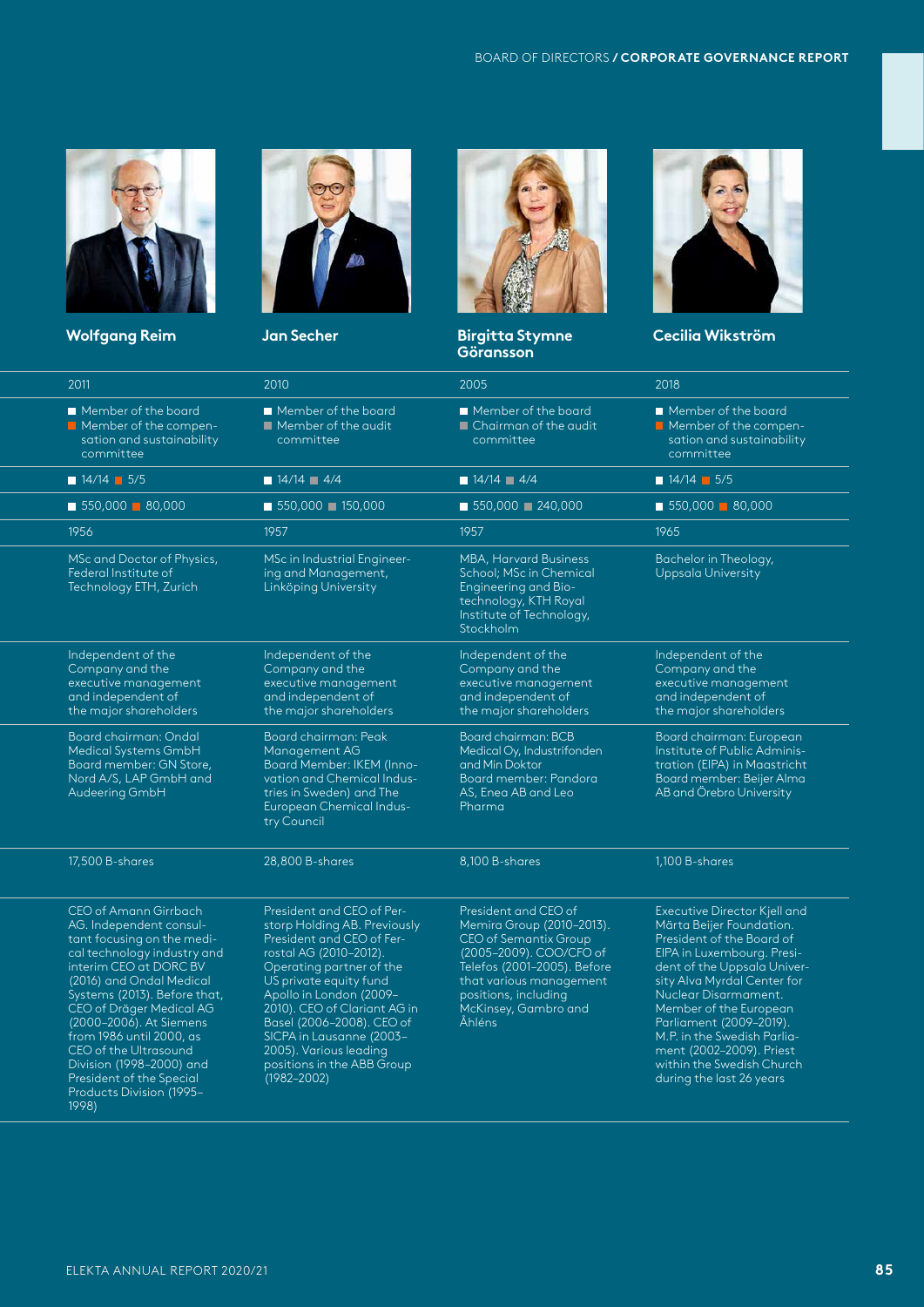

# **Gustaf Salford**

**Year of birth:** 1977

President and CEO<sup>1)</sup>

**Employed since:** 2009

**Holdings**2)**:** 11,500 B-shares

**Education:** MSc in Business Administration, Stockholm School of Economics



# **Johan Adebäck**

**Year of birth:** 1964

CFO

**Employed since:** 2004

**Holdings**2)**:** 4,000 B-shares

**Education**: BSc in Business Administration and Economics, Stockholm University



# **Maurits Wolleswinkel**

**Year of birth:** 1971

President Linac Solutions & Chief Product Officer

**Employed since:** 2011

**Holdings**2)**:** 16,216 B-shares

**Education**: MSc in Mechanical Engineering, Delft University of Technology; MSc in General Management, Nyenrode University



# **Lionel Hadjadjeba**

# **Year of birth:** 1958

President MR-linac Solutions and acting EVP Region Europe

**Employed since:** 2019

**Holdings**2)**:** –

**Education**: Medical Doctor, Internal Medicine and Haemato-Oncology, University of Nancy; MBA, Business School HEC, Paris



# **Paul Bergström**

**Year of birth:** 1974

- EVP Global Services
- **Employed since:** 2017

**Holdings**2)**:** 1,000 B-shares

**Education:** MSc in Electrical Engineering, KTH Royal Institute of Technology, Stockholm



# **Larry Biscotti**

**Year of birth:** 1974

EVP Region Americas

**Employed since:** 2018

**Holdings**2)**:** –

**Education:** BSc in Economics, Cornell University; MBA Global Business, Pepperdine University; Advanced Management, PLD, Harvard Business School



# **Habib Nehme**

**Year of birth:** 1964

EVP Region Turkey, India, Middle East, Africa, APAC & Japan

**Employed since:** 2018

**Holdings**2)**:** –

**Education**: MSc in Biomedical Engineering, University of Technology of Compiègne; Electrical Engineering degree, Jesuits Saint Joseph University of Beirut; Marketing degree, Business School HEC, Paris



# **Anming Gong**

**Year of birth:** 1964

EVP Region China

**Employed since:** 2009

**Holdings**2)**:** –

**Education**: MSc in Biomedical Engineering, Huazhong University of Science and Technology, Wuhan

 $1)$  Richard Hausmann was President and CEO of Elekta until his resignation on June 2, 2020. In August, 2020 some reporting lines of the Executive Management changed. Consequently, Steve Wort and Caroline Mofors stepped down from the management team. Renato Leite was EVP Region Europe until June 14, 2021 when he left Elekta. Lionel Hadjadjeba is Acting EVP Region Europe.

2) Own and closely related parties on April 30, 2021.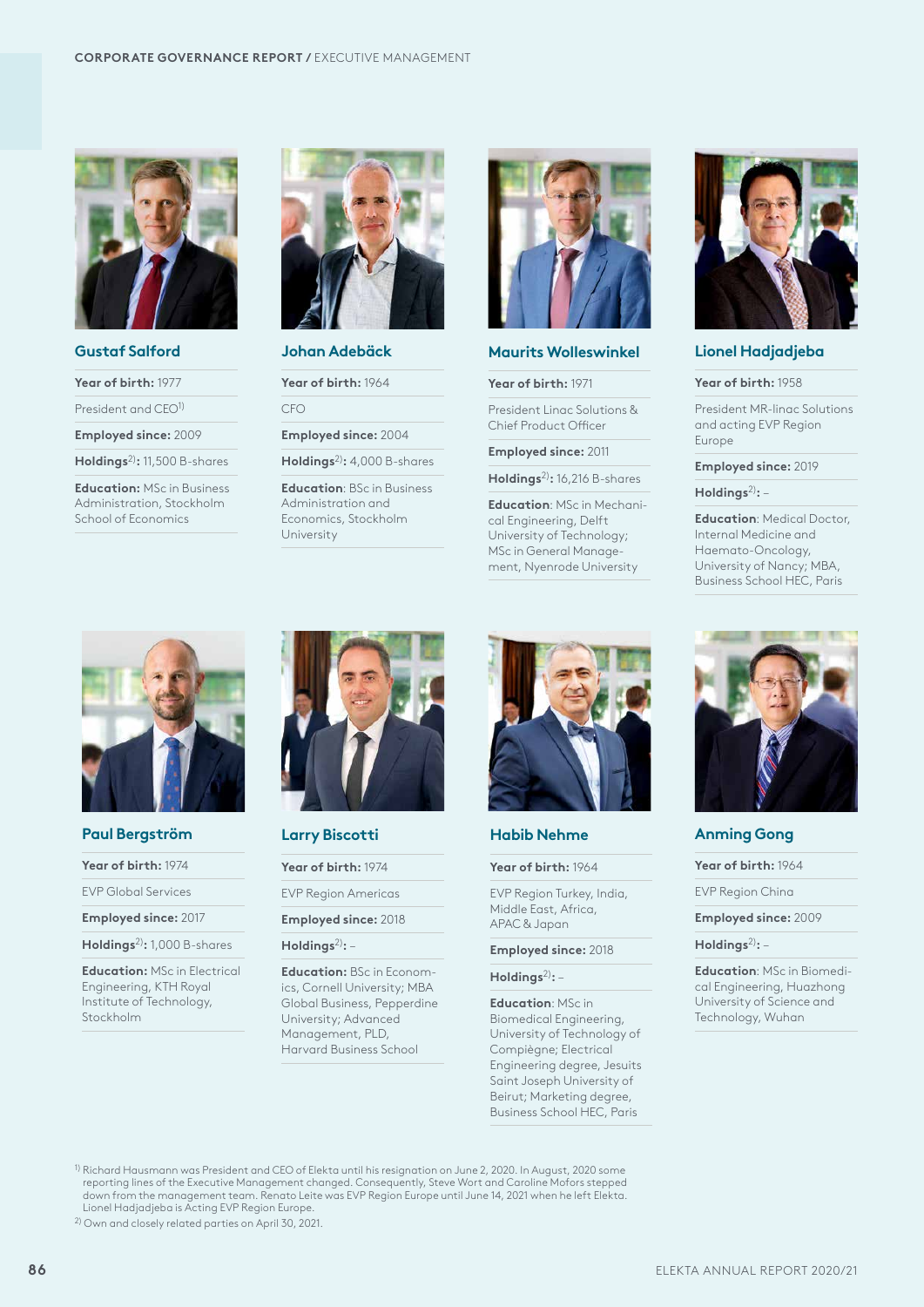

# **Andrew Wilson**

**Year of birth:** 1970

President Oncology Informatics Solutions

**Employed since:** 2006

**Holdings**2)**:** –

**Education**: BSc in Health Science, University of Sydney



# **John Lapré**

**Year of birth:** 1964

President Brachy Solutions

**Employed since:** 2011

**Holdings**2)**:** 10,000 B-shares

**Education**: MSc in Human Nutrition and Physiology; PhD in Toxicology from Wageningen University & Research



# **Verena Schiller**

**Year of birth:** 1980

President Neuro Solutions

**Employed since:** 2008–2010 and since 2012

**Holdings**2)**:** 2,181 B-shares

**Education**: Radiation Therapist, Munich



# **Karin Svenske Nyberg**

- **Year of birth:** 1966
- EVP Human Resources

**Employed since:** 2017

**Holdings**2)**:** 1,200 B-shares

**Education**: MSc in Chemical Engineering, KTH Royal Institute of Technology, Stockholm; Behavioural Science, Stockholm University



**Jonas Bolander**

**Year of birth:** 1966

General Counsel and EVP

**Employed since:** 2001

**Holdings**2)**:** 4,400 B-shares

**Education**: Master of Laws, Stockholm University